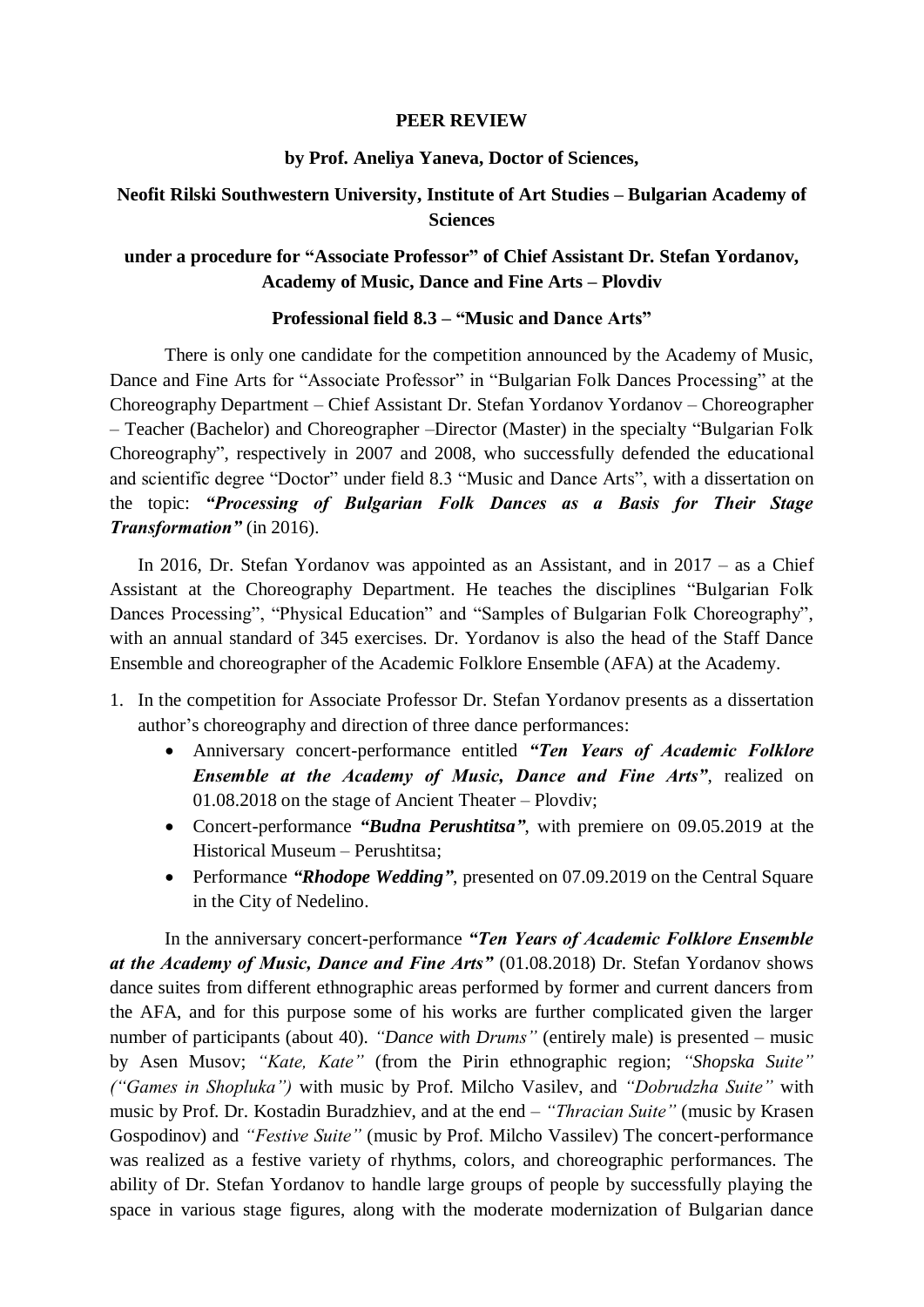folklore, is also evident. From my point of view, the most spectacular both as an image and as a choreography is the "Games in Shopluka".

The concert-performance **"Budna Perushtitsa"** (2019) is dedicated to 143 years since the April Uprising. Unlike the anniversary concert-performance, where dances and songs coexist, here the combination is between spoken word, dance, and plastic refrains. Actors from the Plovdiv Drama Theater and dancers from the AFA at the Academy participated. The director of the performance is Aleksey Kozhuharov, with choreographer Dr. Stefan Yordanov and screenwriter Petar Toskov. The genre form is closer to the historical myth-celebration of the work and the feat of the people of Perushtitsa. In this production I would emphasize the attempt to present through dance the conflict between Turks and Bulgarians, which uses both dance techniques and drama – stills, plastic out-of-rhythm, slowing down of the pace, in order to emphasize important dramaturgical moments (e.g. mourning the dead). Thus, the choreography leaves the traditional framework of the dance suite in order to achieve greater allegory. The plastic decisions in the acting mise-en-scène and the use of the props also have an impact.

The third production presented for review – *"Rhodope Wedding"* – is on the occasion of the opening of the 18th National Folklore Festival for two-part singing and folk song in Nedelino (2019). Dr. Stefan Yordanov is the director, screenwriter, and choreographer. Amateur performers from the City of Nedelino and the region participated. The performance takes place on the square. The genre form is rather a plot folklore performance. The relationship between mother and daughter, the love between two lovers, competitions between girls and bachelors, voivode and boys are presented, and at the end, the mother and the voivode give their blessing to the young people and after the ritual veiling of the bride, the lovers swear allegiance to the accompaniment of the song *"Ela Se Vie Izviva"* (vocals and orchestra in live performances). In this work I would recommend more interesting choreographic solutions, although I would like to note that the performances in the square are not always good for plot works.

- 2. In addition to the main productions of Dr. Yordanov, **three other choreographic solutions in film productions and dramatic plays** are presented as accompanying works:
	- Choreography in the film *"Voevoda"* premiere 13.01.2017. Screenplay by Nikolay Haytov. Director and producer Zornitsa Sofia, composer Darko Markovic, choreographer Stefan Yordanov.
	- Choreography in the theatrical production *"Boryana"* of the Plovdiv Drama Theater by Yordan Yovkov. Director Krasimir Rankov, choreography Chief Assistant Dr. Stefan Yordanov, music Prof. Dr. Kostadin Buradzhiev. Premiere 18.01.2017.
	- Choreography in the performance *"Memory of Perushtitsa"* premiere 09.05.2016, in front of the Historical Museum in Perushtitsa. Director Aleksey Kozhuharov, choreographer Dr. Stefan Yordanov, screenwriter Petar Toskov. With the participation of actors from the Plovdiv Drama Theater, dancers from the AFA at the Academy, and children from the Dilyanka Children's Folklore Ensemble – Plovdiv with director Mariya Kyoseva.